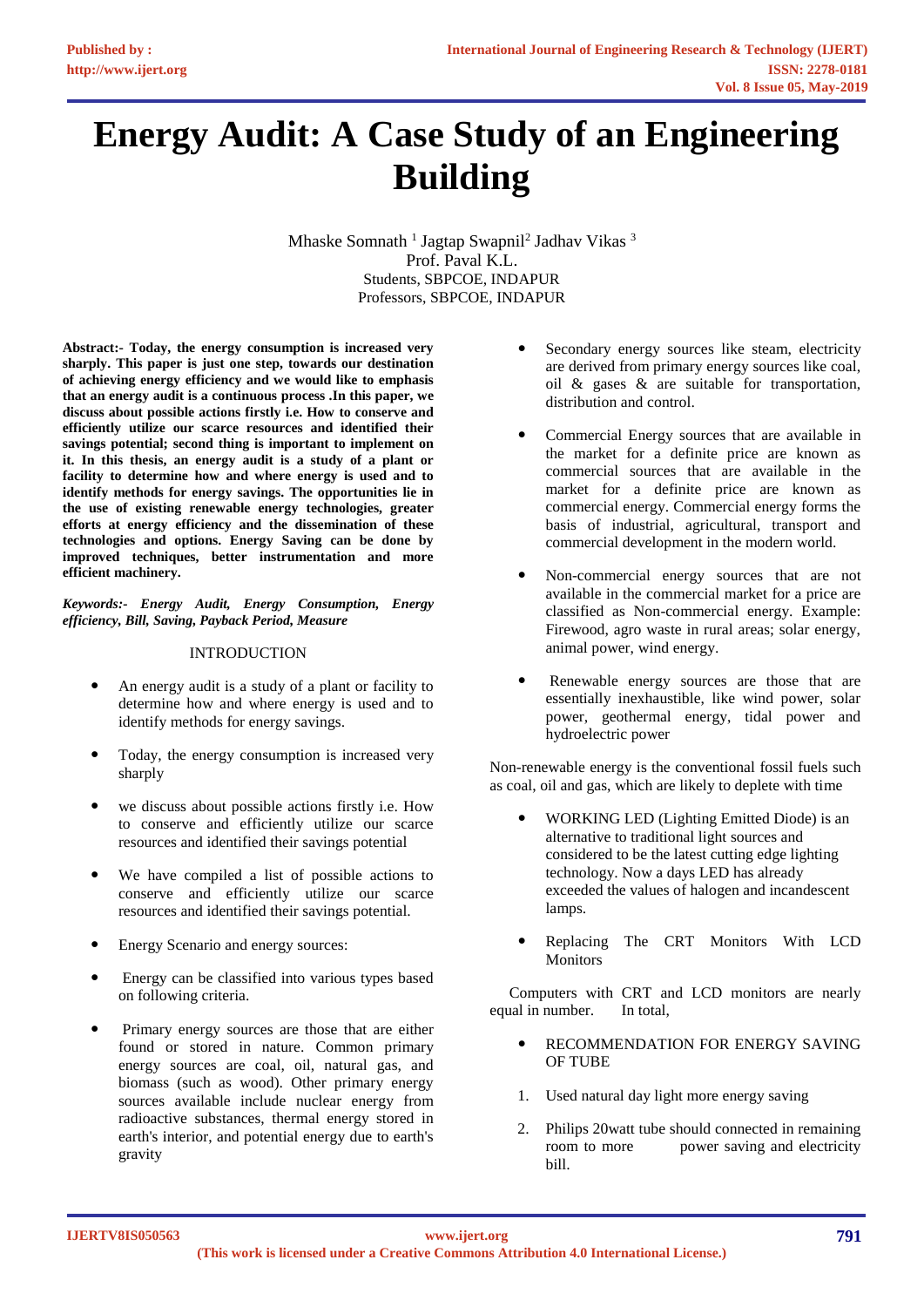- **RECOMMENDATION FOR ENERGY** SAVING OF FAN
- 1. Bajaj 80 watt fan more energy saving than 120 watt fan and more saving electricity bill.

## ENERGY CONSERVATION AND EFFICIENCY

## *1 Energy conservation:*

Energy is defined as the ability to do a work and work is transformation of energy from one form to another and also the energy can neither be created nor destroyed. It includes any behavior that results in the use of less energy.

Examples Shut lights off , Don't leave water running, Recycle (bottles, can, papers, glass, etc.) ,Walk or ride a bike ,Open a window in the summer instead of turning on the air conditioning ,use public transportation.

## *2 Energy efficiency:*

It involves the use of technology that requires less energy to perform the same function. A compact fluorescent light bulb that uses less energy to produce the same amount of light as an incandescent light bulb is an example of energy efficiency. The decision to replace an incandescent light bulb with a compact fluorescent is an example of energy conservation. Driving the same amount with a higher mileage vehicle is an example of energy efficiency.

# *3. Need of Energy Conservation:*

Fossil fuels like coal, oil that has taken years to form is on the verge of depleting soon. In last 200 years we have consumed 60% of all resources. For sustainable development we need to adopt energy efficiency measures. Today 85% of primary energy sources come from nonrenewable and fossil sources. These reserves increasing consumption and will exist for future generations.

# PROBLEM STATEMENT

**The total energy consumption of the college for the jully 2018 is Rs 1,80,101 and power consumption for this month is 25047kWh . Through the energy audit it is possible to occurs the above problem. The target is to achieve saving in the electrical energy consumption to the extent of 10% to 20%.** 

## **OBJECTIVE**

 The work eligible for Energy Audit Study should be directed towards:

- Identification of areas of energy wastage and estimation of energy saving potential in Departments and Institute Central Facilities.
- Suggesting cost-effective measures to improve the efficiency of energy use.
- Estimation of implementation costs and payback periods for each recommended action.
- Documenting results & vital information generated through these activities.
- Identification of possible usages of co-generation, renewable sources of energy (say Solar Energy) and
- Recommendations for implementation, wherever possible, with cost benefit analysis.

## ENERGY AUDIT METHODOLOGY

 The methodology adopted for this audit was a two step process comprising of:

 1. Data Collection – In preliminary data collection phase, exhaustive data collection was performed using different tools such as observation, interviewing key persons, and measurements.

 2. Data Analysis - Detailed analysis of data collected was done by manually. The database generated by manually was used for producing graphical representations.

# SURVEYING THE ACADEMIC CAMPUS

 Survey is the primary stage of energy auditing. Survey means knowledge about the academic area, their building structure, their equipment used in it, how much energy consumed etc. The survey could be divided into three parts:-

*1) Preliminary Survey:* **-** Prior to the walk-through survey, the auditor may need to know the building and the way it is used. The information can be obtained from: Architectural blueprints, • air-conditioning blueprints, • Electrical lighting and power blueprints, • utility bills and operation logs for the year preceding the audit, • airconditioning manuals and system data, and • building and plant operation schedules extensive in order to identify more ECOs for evaluation, but at an increased need for heavier capital expenditure to realize these opportunities.

*2) Walk-Through:-* When we familiarized with the building, the walk-through process could be carried out, if the blueprints and other preliminary information available describe the building and its operation accurately. The process could begin with a walk around the building to study the building envelope. If a model analysis is included in the study, the building must be divided into zones of analysis. The survey inside the building would include confirmation that the air-conditioning system is as indicated on plans. Additions and International Journal of Engineering Research and General Science alterations would be noted. The type and condition of the windows, effectiveness of window seals, typical lighting and power requirements, occupancy and space usage are noted. This<br>information could be compared against the information could be compared against the recommendations in the relevant Codes of Practices.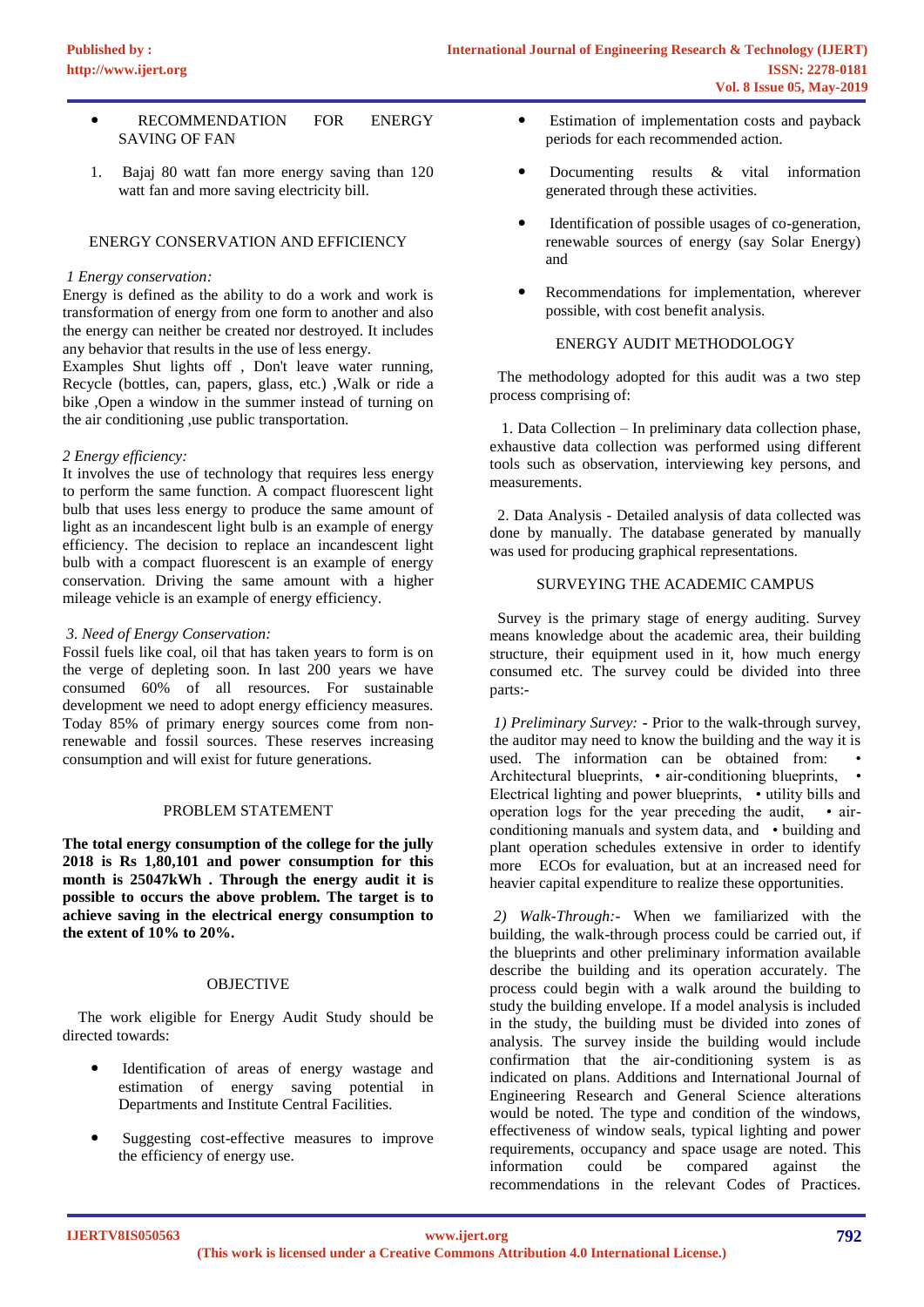System and plant data could be obtained by a visit to the mechanical rooms and plant room. Name plate data could be compared against those in the building's documents, and spot readings of the current indicating panels for pumps and chillers recorded for estimating the load on the system.

## *3) Operator's Input*

The auditor may discuss with the building maintenance staff further on the operating schedules and seek clarification on any unusual pattern in the trend of the utility bills. Unusual patterns such as sudden increase or decrease in utility bills could be caused by changes in occupancy in the building, or change in use by existing tenants. It is not uncommon for tenants to expand their computing operations that may increase the energy use significantly.

# ENERGY CONSUMPTION

| SR.N           | <b>DEPARTMEN</b>      | <b>POWER</b>     | <b>REQUIRE</b>   | <b>POWER</b> |
|----------------|-----------------------|------------------|------------------|--------------|
| $\Omega$       | T                     | <b>CONSUMPTI</b> | D                | SAVING(K     |
|                |                       | ON (KW)          | <b>POWER</b>     | W)           |
|                |                       |                  | <b>AFTER</b>     |              |
|                |                       |                  | <b>AUDIT</b>     |              |
| $\mathbf{1}$   | <b>CIVIL</b>          | 4429.152         | (KW)<br>3925.152 | 504          |
|                |                       |                  |                  |              |
| 2              | <b>WORKSHOP</b>       | 910.56           | 856.8            | 53.76        |
|                | <b>ELECTRICAL</b>     |                  |                  |              |
| 3              | <b>WORKSHOP</b>       | 4542.912         | 4335.024         | 207.88       |
|                | <b>MECHANICA</b>      |                  |                  |              |
|                | L                     |                  |                  |              |
|                |                       |                  |                  |              |
| $\overline{4}$ | E&TC                  | 2101.824         | 1530.624         | 571.2        |
| 5              | <b>FIRST YEAR</b>     | 1139.88          | 652.648          | 486.44       |
|                |                       |                  |                  |              |
| 6              | <b>COMPUTER</b>       | 3016.864         | 1806.064         | 1209.2       |
| $\tau$         | <b>ELECTRICAL</b>     | 3168             | 1979.536         | 1188         |
|                |                       |                  |                  |              |
| 8              | <b>SEMINAR</b>        | 213.264          | 177.264          | 36.01        |
|                | HALL.                 |                  |                  |              |
| 9              | <b>LIBRARY</b>        | 1555.68          | 904.224          | 651.416      |
|                |                       |                  |                  |              |
| 10             | <b>MECHANICA</b><br>L | 4370             | 3421.04          | 948.96       |
|                |                       |                  |                  |              |
| 11             | <b>HOD</b>            | 2277.52          | 1598.832         | 678.688      |
|                | CABIN&ADM             |                  |                  |              |
|                | <b>IN OFFICE</b>      |                  |                  |              |
|                |                       |                  |                  |              |



#### Fig 1.CONNECTED LOAD PIE CHART